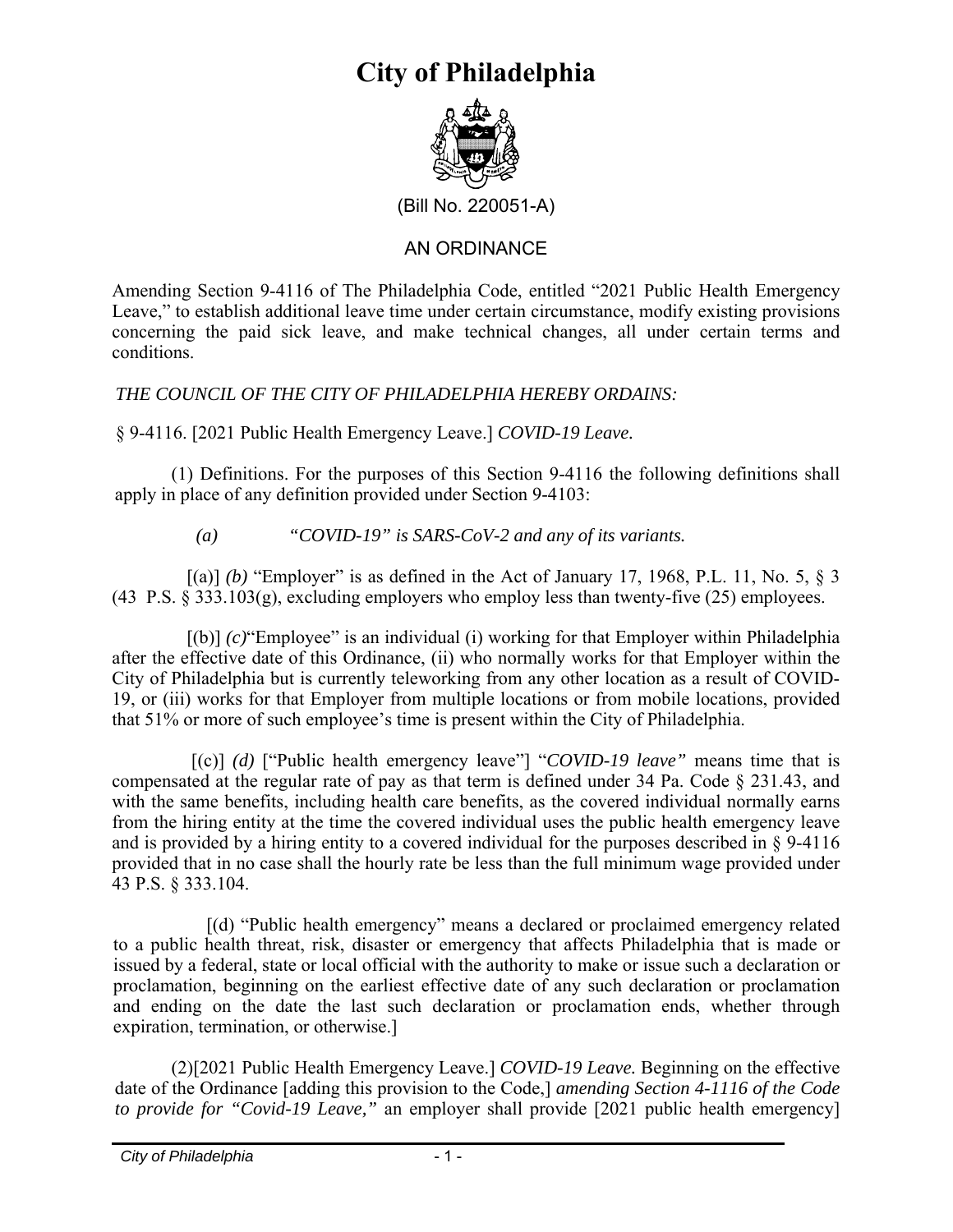#### *BILL NO.* 220051-A *continued* Certified Copy

*COVID-19* leave to each employee in an amount pursuant to subsection (4) of this Section 9- 4116. An employee may use [2021 public health emergency] *COVID-19* leave for such employee's inability to work as due to one or more of the following purposes:

(a) A determination by a public official or public health authority having jurisdiction, a health care provider, or an employer that the employee's presence on the job or in the community would jeopardize the health of others because of the employee's exposure to COVID-19 or because the employee is exhibiting symptoms that might jeopardize the health of others, regardless of whether the employee has been diagnosed with *or has tested positive for* COVID-19;

(b) To care for a family member of the employee due to a determination by a public official or health authority having jurisdiction, a health care provider, or the family member's employer that the presence of the family member on the job or in the community would jeopardize the health of others because of the family member's exposure to COVID-19 or a determination by the employer that the employee is a danger to the health of others because they are exhibiting symptoms that might jeopardize the health of others, regardless of whether the family member has been diagnosed or having tested positive with COVID-19;

(c) An employee's need to: (.1) self-isolate and care for oneself because the employee is diagnosed with *or has tested positive for* COVID-19; (.2) self-isolate and care for oneself because the employee is experiencing symptoms of COVID-19; (.3) seek or obtain medical diagnosis, care, or treatment if experiencing symptoms of an illness related to COVID-19;

(d) To care for a family member who: (.1) is self-isolating due to being diagnosed with *or having tested positive for* COVID-19; (.2) is self-isolating due to experiencing symptoms of COVID-19; (.3) needs medical diagnosis, care, or treatment if experiencing symptoms of an illness related to COVID-19;

(e) To care for a child if the school or place of care of the child has been closed, or the childcare provider of such child is unavailable, due to precautions taken in [accordance with the public health emergency] response *to COVID-19*;

(f) An employee's need to obtain immunization (vaccination)*, including a booster,*  related to COVID-19; or

(g) An employee's need to recover from any [injury, disability, illness or condition] *side effect* related to such vaccination.

(3) Timing for Use of [2021 Public Health Emergency.] *COVID-19* Leave.

(a) Immediate availability. [2021 public health emergency] *COVID-19* leave shall be provided to employees immediately without any waiting period or accrual requirements. An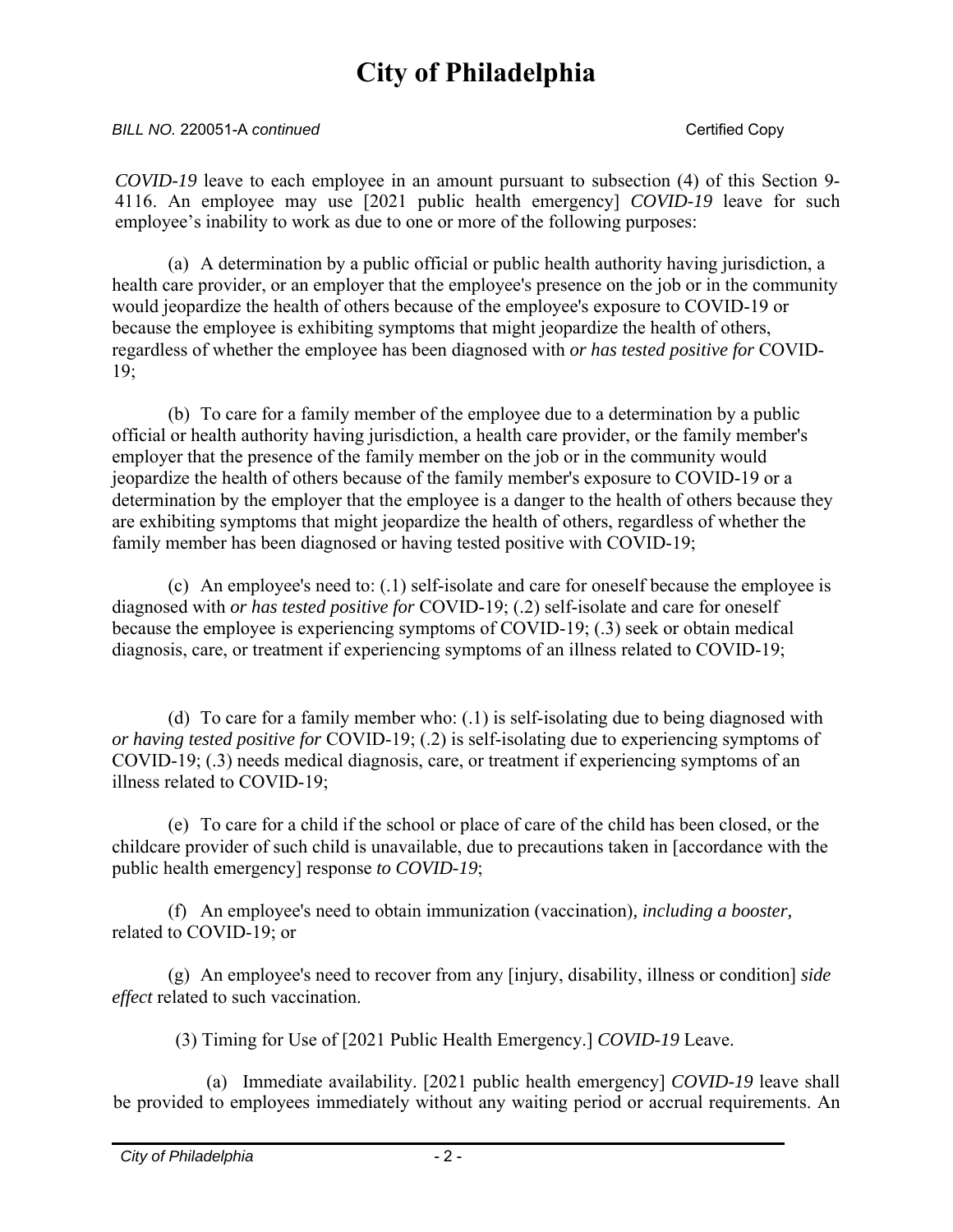#### **BILL NO. 220051-A** continued Copy **Certified Copy**

employee shall be entitled to use this [2021 public health emergency] *COVID-19* leave until [one (1) week following the official termination or suspension of the public health emergency] *December 31, 2023*.

(b) Other Paid Leave Benefits. Except as provided by subsections (3)(c), (3)(d), and (7), the [2021 public health emergency] *COVID-19* leave provided by this Section 9-4116 shall be in addition to all other paid leave benefits offered by an employer; and shall not be reduced by the amount of any paid leave an employee has previously [received, including any public health emergency leave provided in 2020.] *received.* An employer may not require an employee to use other paid leave available to the employee before the employee is eligible to use [2021 public health emergency] *COVID-19* leave, unless state or federal law requires otherwise.

(c) With respect only to employees who complete the majority of their work responsibilities through telework, nothing in this [Chapter] *Section* shall be construed to require an employer to change existing policies or provide additional paid leave to such teleworking employees if the employer's existing policy provides such teleworking employees at least eighty (80) hours of paid leave in [2021] *2022* and such paid leave can be used for the same purposes and under all of the same conditions as set forth for [2021 public health emergency] *COVID-19* leave under this [Chapter.] *Section*.

 (d) Paid Time Off Policies. Nothing in this [Chapter] *Section* shall be construed to require an employer to change an existing leave policy or provide additional paid leave to employees if the employer's existing policy provides one hundred and [sixty (160)] *twenty (120)* hours or more of paid time off in [2021] *2022* [that is not] *whether or not such leave is* specifically designated as sick leave, [but] *if such leave* can be used for the same purposes and under all of the same conditions as [set forth in 2021 public health emergency] *COVID-19* leave under this [Chapter.] *Section. Notwithstanding the forgoing, with respect to an employer that operates on a seven and a half (7.5) hour workday and considers an employee working thirty-seven and a half (37.5) hours a week to be full-time, the amount of leave necessary to exclude such employer from the requirement to change an existing leave policy or provide additional paid leave under this subsection (3)(d) shall be one-hundred twelve and a half (112.5) hours, provided the remaining requirements of this subsection (3)(d) are met.*

 (4) Amount of Leave. The [2021 public health emergency] *COVID-19* leave required under this Section shall be provided by an employer to an employee as follows:

 (a) For employees who work 40 hours or more per week, [2021 public health emergency] *COVID-19* leave shall be provided in the amount of [80] *40* hours, unless the employer designates a higher limit;

 (b) For employees who work fewer than 40 hours in a week, [2021 public health emergency] *COVID-19* leave shall be provided in an amount equal to the amount of time the Employee is otherwise scheduled to work or actually works on average in a [14] *7*-day period, whichever is greater and unless the employer designates a higher limit. In the case of an employee whose schedule varies from week to week, the employer shall use the following in place of such number to determine the amount of time worked on average in a [14-day] *7-day*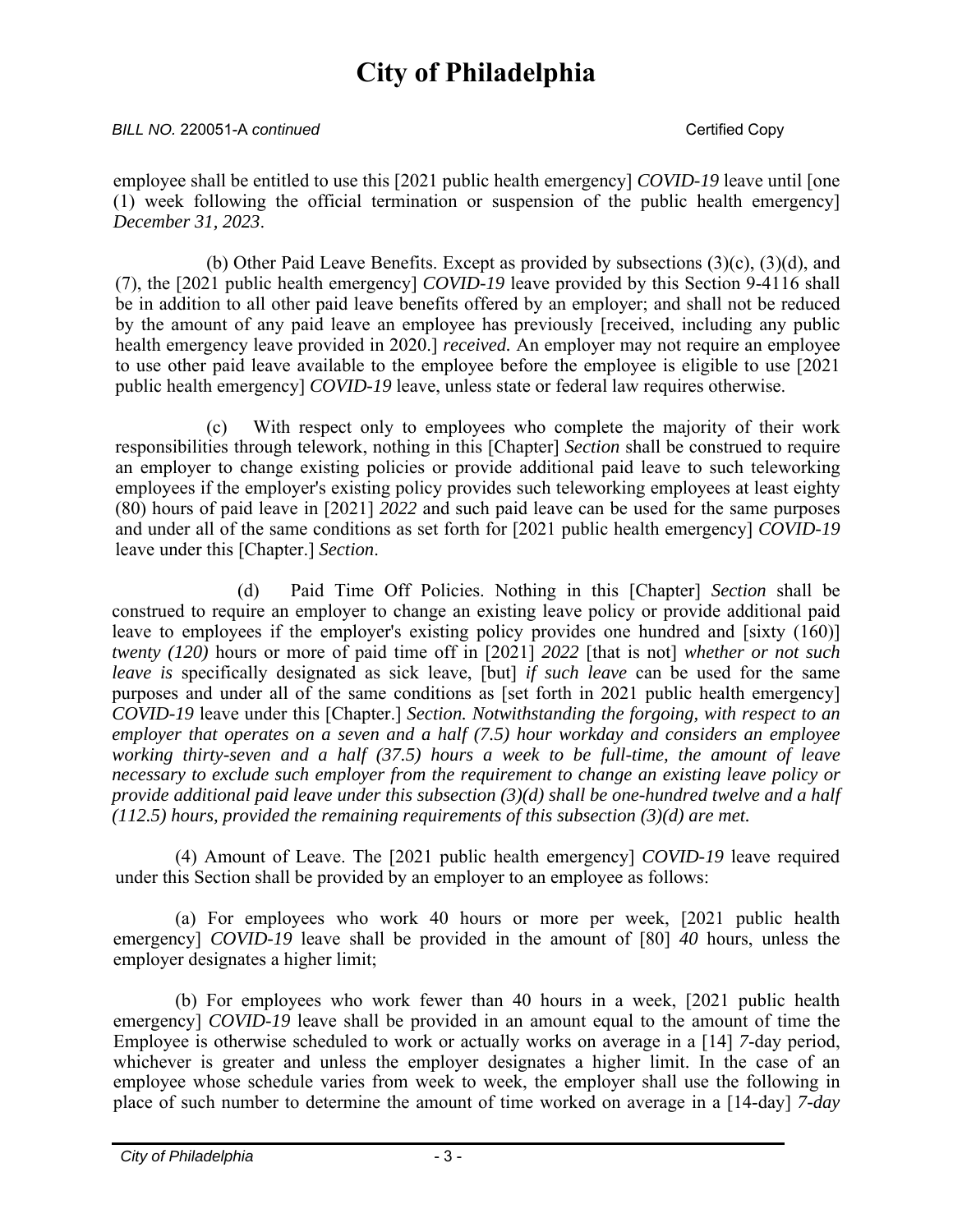#### **BILL NO. 220051-A** continued Certified Copy

period: the average number of daily hours that the employee was scheduled over the past 90 (ninety) days of work, including hours for which the employee took leave of any type, multiplied by [fourteen] *seven*.

(5) Overtime Exempted Employees. Employees who are exempt from overtime requirements under 29 U.S.C.  $\S$  213(a)(1) of the Federal Fair Labor Standards Act will be assumed to work 40 hours in each work week for purposes of [2021 public health emergency] *COVID-19* leave unless their normal work week is less than 40 hours, in which case [ 2021 public health emergency] *COVID-19* leave under this Section is based upon that normal work week.

(6) Shift Replacement. An employer may not require, as a condition of providing [2021 public health emergency] *COVID-19* leave for an employee that the employee search for or find a replacement to cover the hours during which the employee is using [2021 public health emergency] *COVID-19* leave.

(7) Concurrent Use.

 (a) To the extent that federal or state laws require employers to provide paid leave or paid sick time related to COVID-19, employers may substitute leave under the federal or state law for its obligations under this Section 9-4116 to the extent they coincide and the relevant federal or state law permits such concurrent use of paid leave. Employers shall provide additional [2021 public health emergency] *COVID-19* leave under this Section 9-4116 to the extent that the requirements of this Section exceed the requirements of those laws and to the extent permitted under the federal or state law.

(b) To the extent that an employer has adopted a policy [on or after March 6, 2020] which provides its employees with additional paid time specifically for use [during the] *for*  COVID-19 [pandemic in 2021], employers may substitute leave under such employer policy for the leave required under this ordinance to the extent they coincide. Employers shall be required to provide additional [2021 public health emergency] *COVID-19* leave under this Section only to the extent that the requirements of this Section exceed the requirements of its own specific COVID-19 [pandemic] paid leave policy otherwise available to a particular [employee on or after January 1, 2021*.*] *employee.* 

 (8) Minimum Requirements and Other Obligations. This [Chapter] *Section* provides minimum requirements pertaining to [public health emergency] *COVID-19* leave and shall not be construed to preempt, limit, or otherwise affect the applicability of any other law, regulation, requirement, policy, or standard that provides for a greater amount or use of paid leave or that extends other leave protections. Nothing in this Section shall be construed as diminishing the obligation of an employer to comply with any contract, collective bargaining agreement, employment benefit plan or other agreement providing more generous emergency leave or paid leave to a covered individual than required herein. Nothing in this Section shall be construed as diminishing the rights of public employees regarding paid leave or use of paid leave as provided under Pennsylvania law.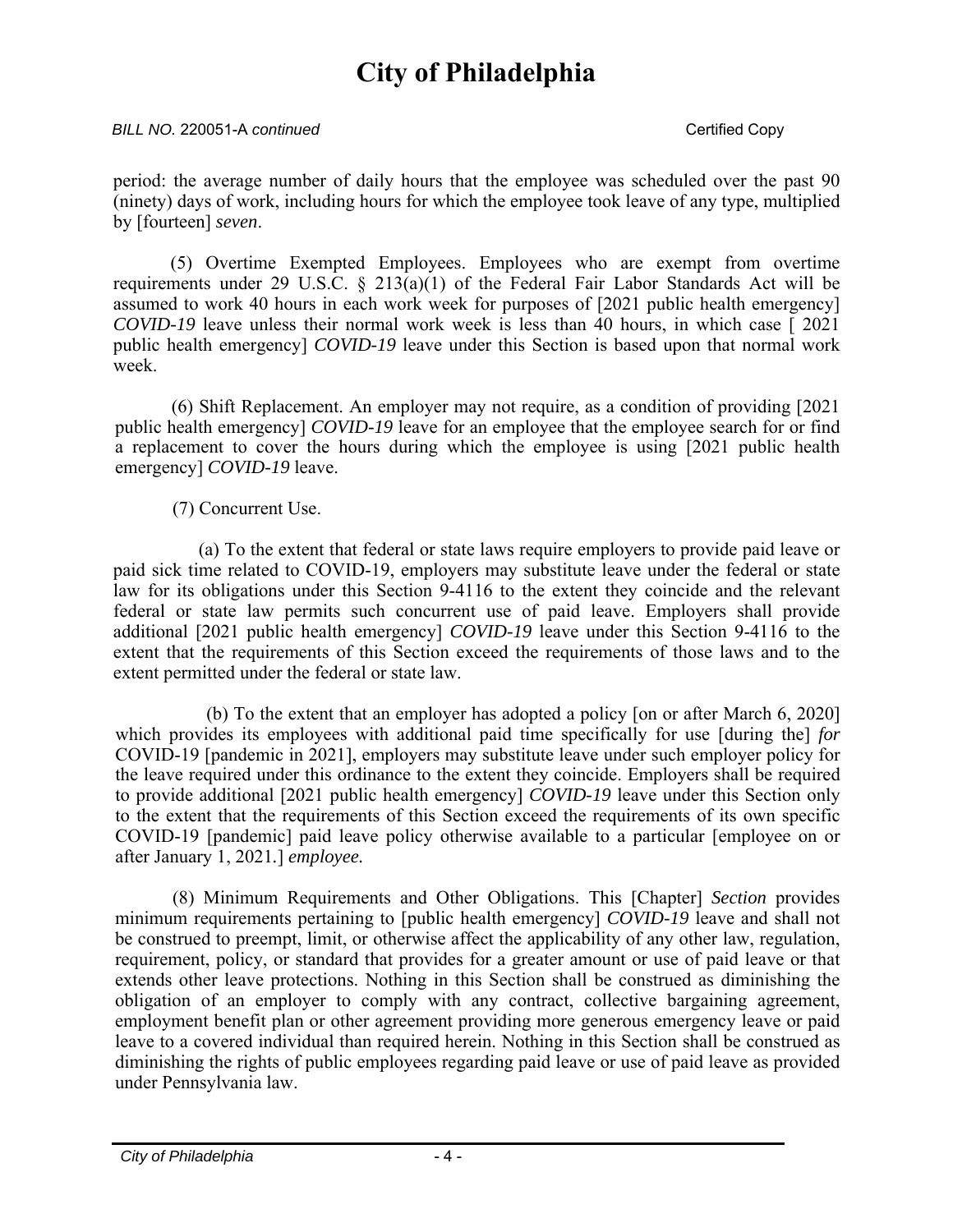#### **BILL NO. 220051-A** continued Copy **Certified Copy**

 (9) Right to Return. Any employee who takes [2021 public health emergency] *COVID-19* leave pursuant to this Section 9-4116 shall be entitled, on return from such leave, to be restored by the employer to the position held when the leave commenced.

 (10) Retaliation Prohibited. The provisions of Section 9-4106 of the Philadelphia Code applicable to retaliatory personnel actions shall apply to this [Chapter.] *Section.* No employer required to provide [2021 public health emergency] *COVID-19* leave may reduce the amount of any paid leave an employee entitled to [2021 public health emergency] *COVID-19* leave was otherwise entitled to use or accrue under such employer's existing policies as of [March 1, 2021] *the effective date of the Ordinance amending Section 9-4116 of the Code to provide for Covid-19 leave.* 

 (11) Notification of Use of Leave. For the purposes of this Section 9-4116 notice requirements are modified as follows:

 (a) Notice to Employees. The provisions of Section 9-4107 of the Philadelphia Code applicable to notice and posting shall apply to this [Chapter;] *Section;* provided however, that in cases where the employee does not maintain a physical workplace, or an employee teleworks or performs work through a web-based platform, the required notification of rights under this [Chapter] *Section* shall be sent via electronic communication or a conspicuous posting in the web-based platform. All employers shall provide employees with a notice of rights as required under [paragraph 1 of subdivision a of this Section] *this subsection (11)(a)* within (15) days after the ordinance [adding] *amending* this Section 9-4116 [to] *of* the Code *to provide for COVID-19 leave* becomes law.

 (b) Notice to Employers. Employees shall provide notice to their employer of the need for [2021 public health emergency] *COVID-19* leave as practicable and as soon as feasible, but only when the need for [2021 public health emergency] *COVID-19* leave is foreseeable. An employer is permitted only to request that an employee submit a self-certified statement, subject to the provisions of Section 1-108 of the Code (Certification), asserting that leave was used according to the purposes listed under Section 9-4116.

 (12) Employer Records. The provisions of Section 9-4108 of the Philadelphia Code applicable to employer records shall apply to this [Chapter.] *Section.*

 (13) Enforcement. The provisions of Section 9-4110 of the Philadelphia Code applicable to enforcement shall apply to this [Chapter.] *Section.* [However, after a public health emergency is declared or proclaimed, an] *An* employee shall have the right to file a civil action in a court of competent jurisdiction against an employer alleging a violation of this Section 9-4116 without first filing an administrative complaint. *The Agency is authorized to periodically publish a list of the employers with all current unresolved violations, to the extent permitted by law.*

(14) No provision or provisions of this Section may be waived in a bona fide collective bargaining agreement unless: (a) the waiver is explicitly set forth in such agreement in clear and unmistakable terms; (b) the agreement provides a comparable paid leave benefit; and (c) the agreement is in effect contractually. Unilateral implementation of terms and conditions of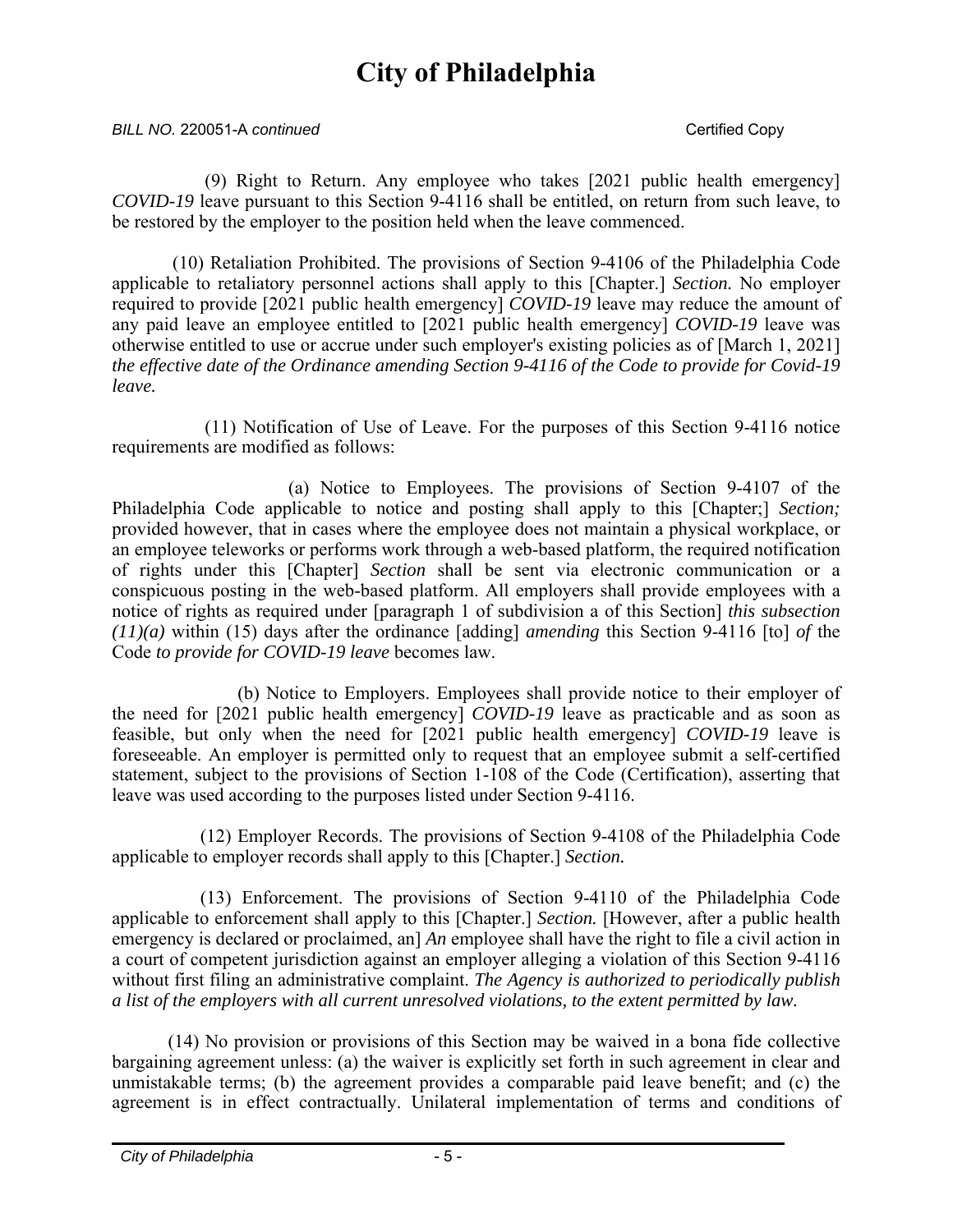**BILL NO. 220051-A** continued Certified Copy

employment by either party to a collective bargaining relationship shall not constitute, or be permitted, as a waiver of all or any part of the provisions of this [Chapter.] *Section. Notwithstanding the foregoing, this Section 9-4116 shall not apply to construction craft employees who are covered by a collective bargaining agreement between a labor organization and one or more employers engaged in the construction industry.*

(15) Except as provided in subsections (9) and (10) of this Section 9-4116, nothing in this Section shall be construed as requiring financial or other reimbursement to an employee from a hiring entity upon the covered individual's termination, resignation, retirement or other separation from employment for [2021 public health emergency] *COVID-19* leave that has not been used.

 (16) The [2021 public health emergency] *COVID-19* leave may be used in the same increments as provided under Section 9-4105(4).

 (17) Sunset Provision. [The provisions of this [Chapter] *Section* shall expire upon the expiration of the Proclamation of Disaster Emergency of the Governor of Pennsylvania related to the COVID-19 pandemic] *The provisions of this Section 9-4116, "Covid-19 Leave," shall expire on December 31, 2023.*

Explanation:

[Brackets] indicate matter deleted. *Italics* indicate new matter added.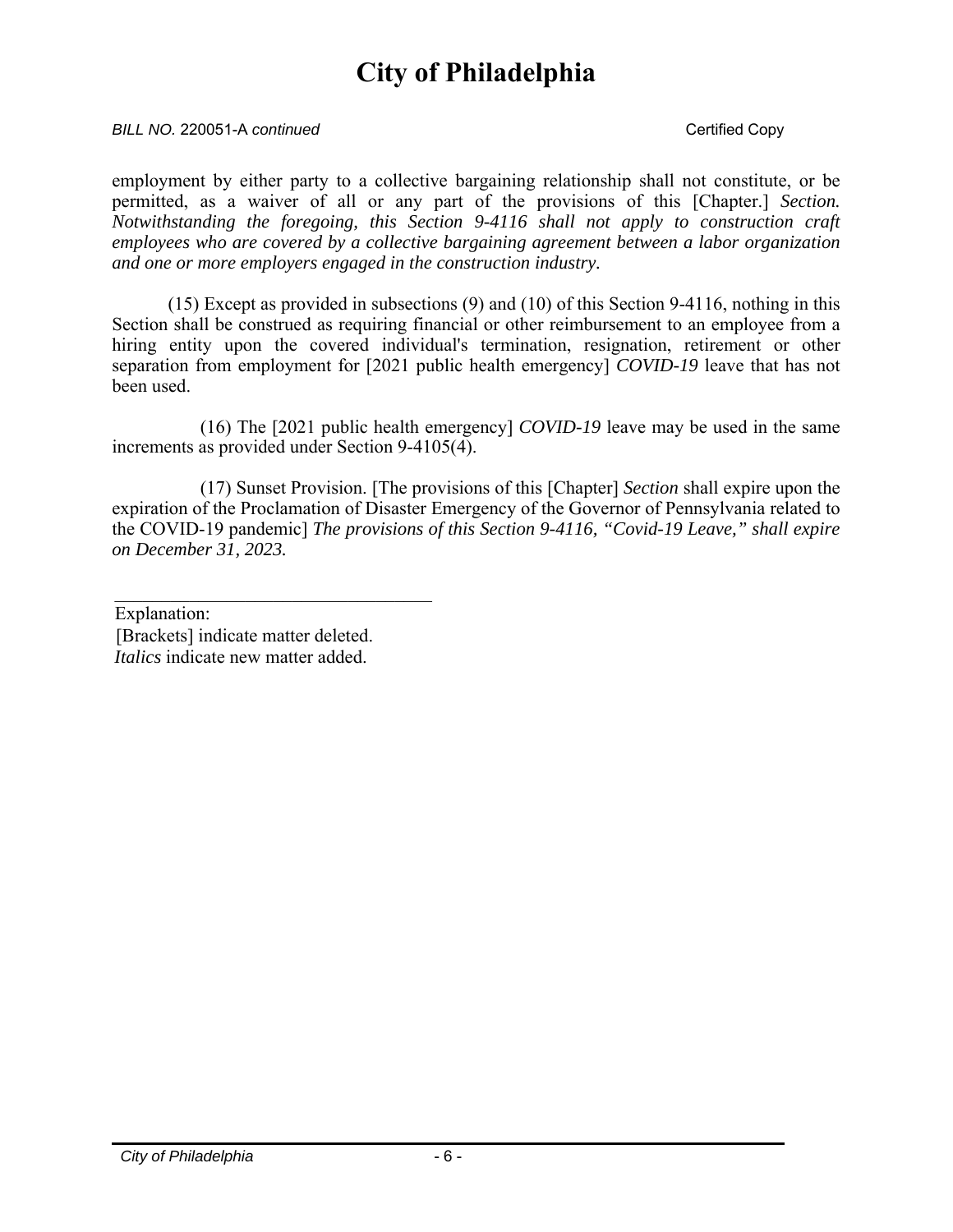**BILL NO. 220051-A** continued Copy